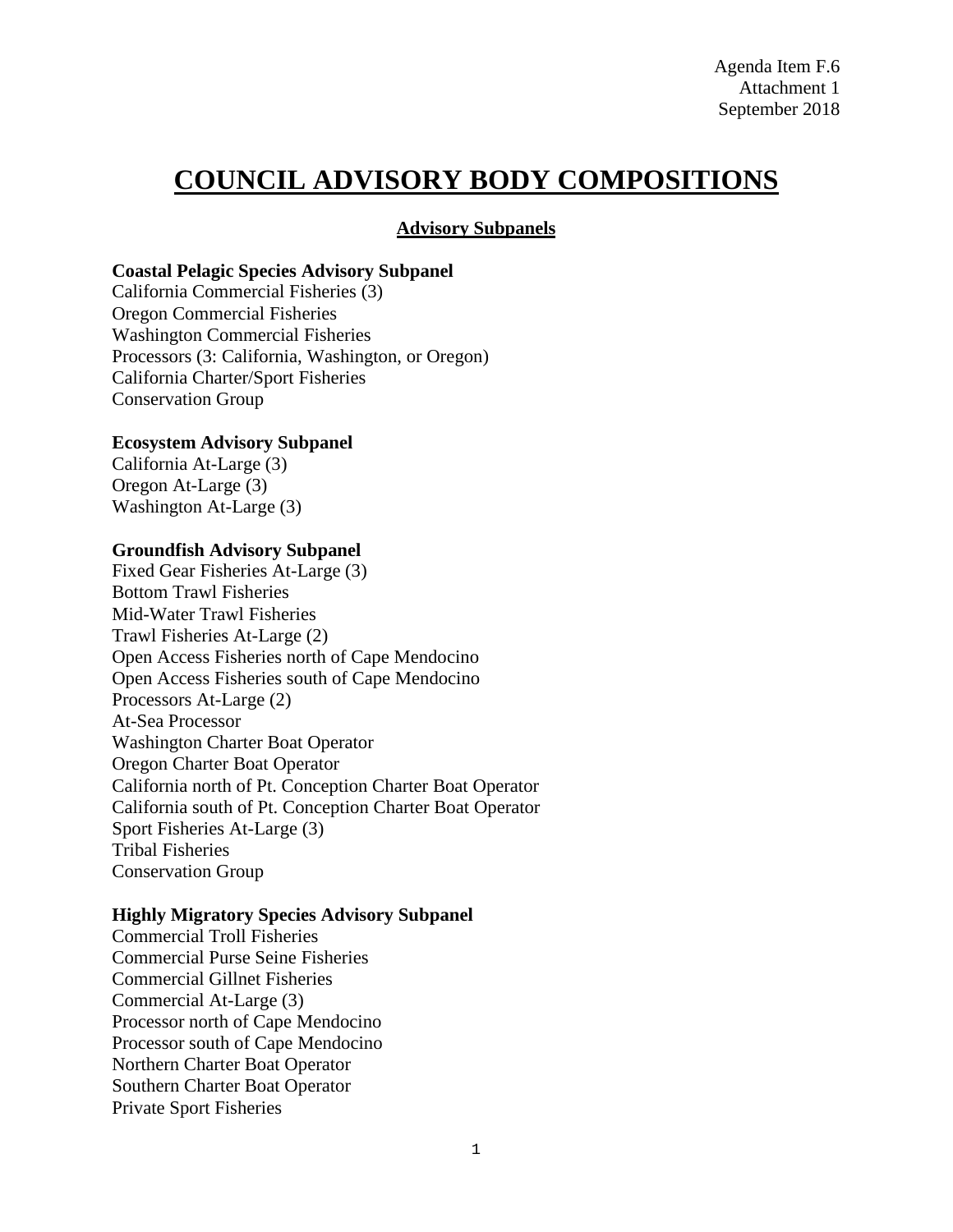Conservation Group Public At-Large

#### **Salmon Advisory Subpanel**

Washington Troll Fisheries Oregon Troll Fisheries California Troll Fisheries Gillnet Fisheries Processor Washington Charter Boat Operator Oregon Charter Boat Operator California Charter Boat Operator Washington Sport Fisheries Oregon Sport Fisheries Idaho Sport Fisheries California Sport Fisheries Tribal Fisheries (Washington Coast) Tribal Representative (California) Conservation Group

## **Management/Technical Teams**

### **Coastal Pelagic Species Management Team**

California Department of Fish and Wildlife (2) National Marine Fisheries Service (up to 4) at least one representing the Northwest Fisheries Science Center Washington Department of Fish and Wildlife Oregon Department of Fish and Wildlife Tribal Agency

#### **Groundfish Management Team**

Washington Department of Fish and Wildlife (2) Oregon Department of Fish and Wildlife (2) California Department of Fish and Wildlife (2) National Marine Fisheries Service Southwest Fisheries Science Center National Marine Fisheries Service Northwest Fisheries Science Center (2) National Marine Fisheries Service West Coast Region (2) Tribal Agency One member should be an economist

#### **Highly Migratory Species Management Team**

2 National Marine Fisheries Service Southwest Fisheries Science Center (2) 2 National Marine Fisheries Service West Coast Region (2) Washington Department of Fish and Wildlife Oregon Department of Fish and Wildlife California Department of Fish and Wildlife Tribal Agency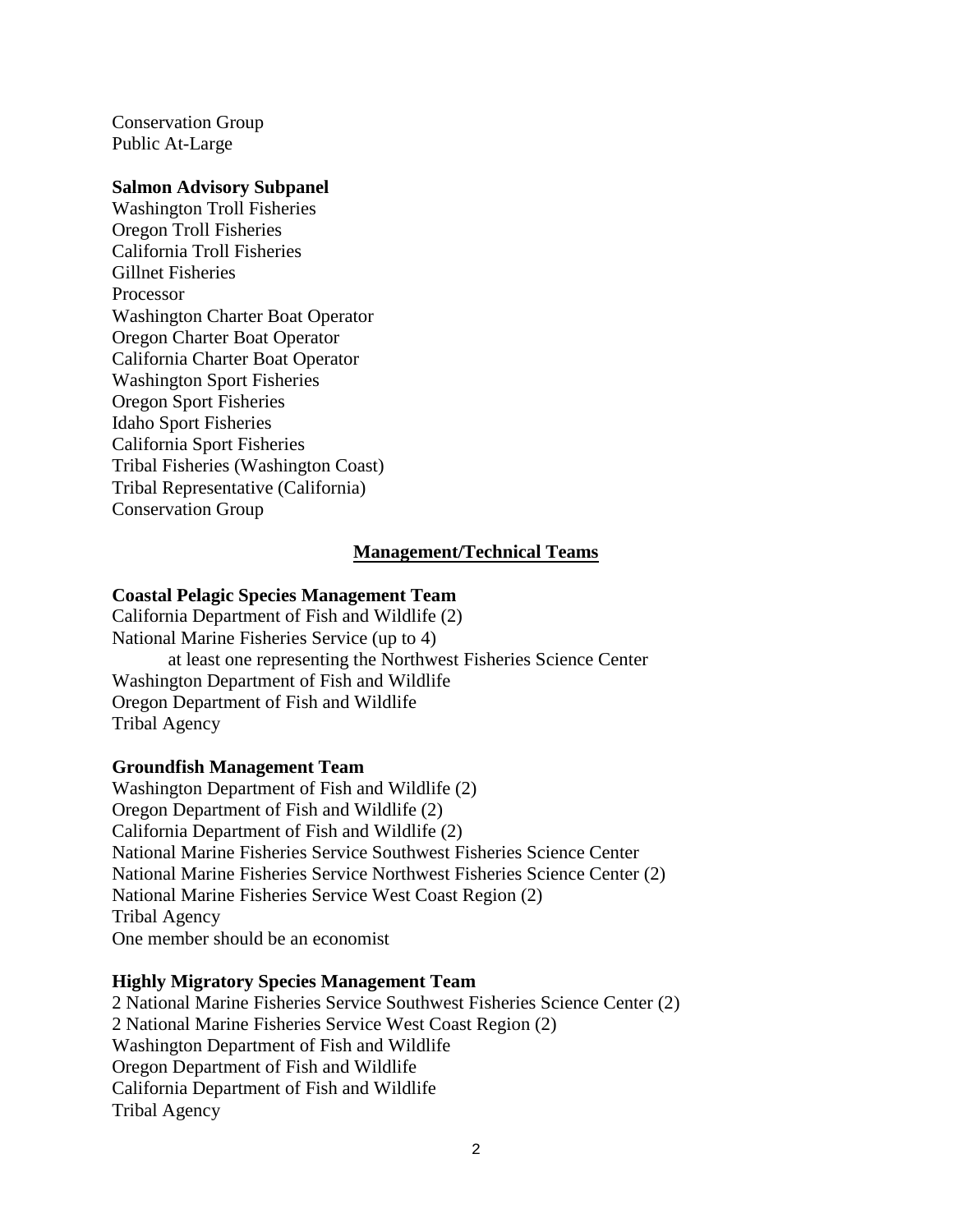#### **Salmon Technical Team**

Washington Department of Fish and Wildlife Oregon Department of Fish and Wildlife California Department of Fish and Wildlife National Marine Fisheries Service (3) U.S. Fish and Wildlife Service Tribal Government

# **Salmon Model Evaluation Workgroup**

Washington Department of Fish and Wildlife Oregon Department of Fish and Wildlife California Department of Fish and Wildlife National Marine Fisheries Service Northwest Indian Fisheries Commission Columbia River Inter-Tribal Fish Commission U.S. Fish and Wildlife Service Scientific and Statistical Committee (may be filled by one of the state or tribal agency representatives) Salmon Technical Team (may be filled by one of the state or tribal agency representatives)

# **Groundfish Endangered Species Workgroup**

Washington Department of Fish and Wildlife Oregon Department of Fish and Wildlife California Department of Fish and Wildlife National Marine Fisheries Service West Coast Region West Coast Groundfish Observer Program Fish taxon expert Marine mammal taxon expert Seabird taxon expert Sea turtle taxon expert Tribal Agency U.S. Fish and Wildlife Service

# **Specialty Advisory Groups**

## **Scientific and Statistical Committee**

State fishery management agencies (4)

- Washington Department of Fish and Wildlife
- Oregon Department of Fish and Wildlife
- California Department of Fish and Wildlife
- Idaho Department of Fish and Game

National Marine Fisheries Service (4)

- Two from the Northwest Fisheries Science Center
- Two from the Southwest Fisheries Science Center

West Coast Indian tribal agency with fishery management responsibility (1) At-large positions (8)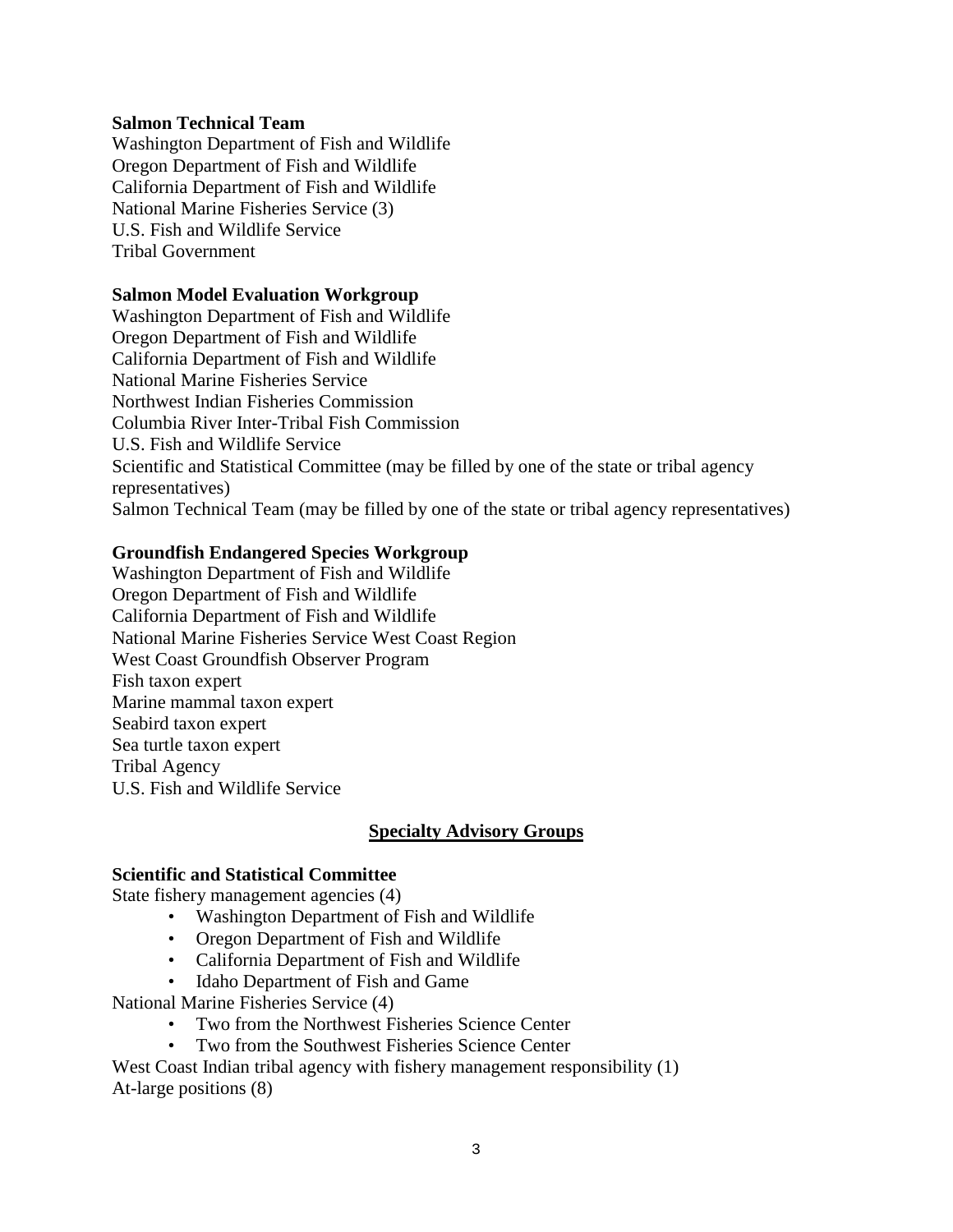### **Enforcement Consultants**

U.S. Coast Guard, 11th District U.S. Coast Guard, 13th District National Marine Fisheries Service, West Coast Division Washington Department of Fish and Wildlife Oregon State Police California Department of Fish and Game

### **Habitat Committee**

National Marine Fisheries Service Northwest or Southwest Fisheries Science Center National Marine Fisheries Service West Coast Region U.S. Fish and Wildlife Service Pacific States Marine Fisheries Commission Washington Department of Fish and Wildlife Oregon Department of Fish and Wildlife California Department of Fish and Wildlife Idaho Department of Fish and Game Tribal representatives (one Klamath, one Northwest or Columbia River). Two members representing the fishing industry - one commercial and one sport. Conservation group National Marine Sanctuaries Public At-Large

# **Groundfish Allocation Committee**

Voting (Council) Members Council Chair Washington Department of Fish and Wildlife Oregon Department of Fish and Wildlife California Department of Fish and Wildlife National Marine Fisheries Service Pacific States Marine Fisheries Commission Nonvoting Members Non-Whiting Trawl Whiting Fishery Open Access Fixed Gear Recreational Processor NOAA General Counsel will provide legal advice